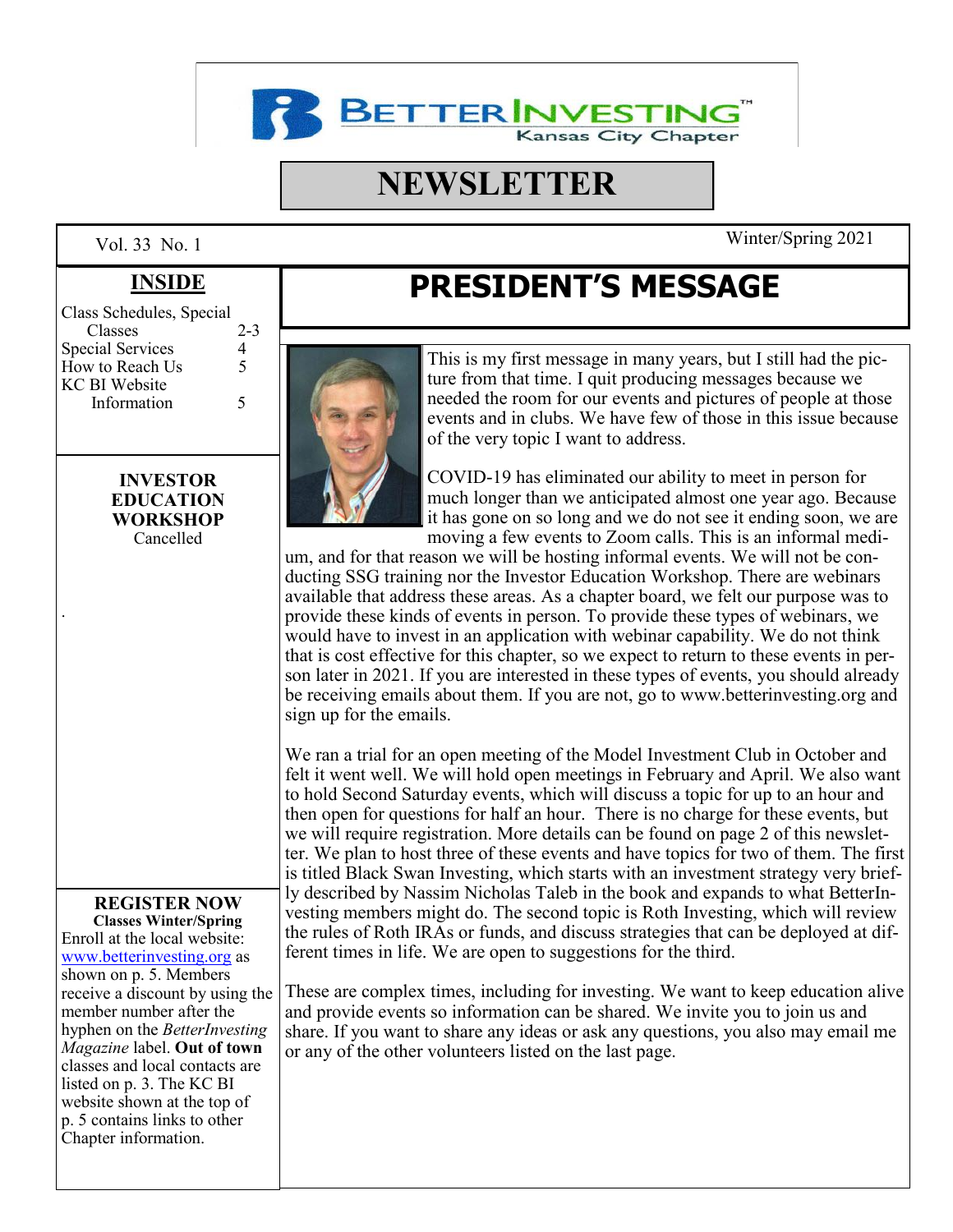# **Our Regular Classes Will Not Be Offered Until Fall 2021** Basic Investing, SSG Classes and Workshops

The Kansas City Chapter of BetterInvesting™ again will use BetterInvesting software to teach the basic fundamentals of investing, as well as how to use the Stock Selection Guide (SSG). Emphasis is on understanding the SSG, visiting Internet research sites, judgment, and importing data using Online Premium Service and *StockCentral.* All SSG classes are progressive and require you to have an understanding of the information in the previous class.

Here are descriptions of each class and what you can expect:

**Basic Investing:** For those new to investing and who have minimal personal investing experience. Learn the basic fundamentals of investing, terms, ratios, understanding Value Line reports and completing the First Cut stock study on a company.

**SSG I:** For those who understand basic investing terms. This class emphasizes how to evaluate the fundamentals of a growth company, adding judgment using suggested research sources, and projecting future growth, utilizing BI Online Tools. SSG I is also for those who want to brush up on understanding the SSG.

**SSG II:** Building on the knowledge of SSG I, this class covers selecting a good price to pay for the company, understanding total return and how the "buy" price affects total return. Learn to use all features of the Online Tools, including screening for new companies to consider for investment. Also, the next step for those who attended SSG I as a refresher class in understanding the SSG.

**Treasurer's Workshop:** Club Treasurer's Workshop videos are available on betterinvesting .org under Learning Center / Investment Club or Additional Topics. You may also email questions to Dennis Boatright at drboatright4@gmail.com

# **SATURDAY STOCK STUDY SERIES**

# **A Free Series Offered by the Kansas City Chapter**

A *free series open to the public* will be offered on Second Saturday mornings of the month from 10:00 a.m. to 11:30 a.m. on Zoom.

Each session will open with a topic of interest to all investors, with the last 30 minutes open for discussion and questions concerning stock investing. Many of our members have asked for an opportunity to discuss specific companies. This is the opportunity to **Talk Stocks**. Bring companies you are interested in, and we can import the information into the *Toolkit 6* program and have a group discussion. Register online by Thursday prior to the meeting date at [www.betterinvesting.org](http://www.betterinvesting.org/) as shown on p. 5.

#### **Zoom schedule:**

**Feb. 13, 2021** Black Swan Investing**—**Inspired by the book by Nassim Nicholas Taleb, we will discuss Taleb's strategy and consider what a BI version might look like in a portfolio. **Mar. 13, 2021** Roth Investing—Review the rules for Roth IRAs, funds and rollovers and consider strategy. **Apr. 10, 2021 TBD**—What do you want?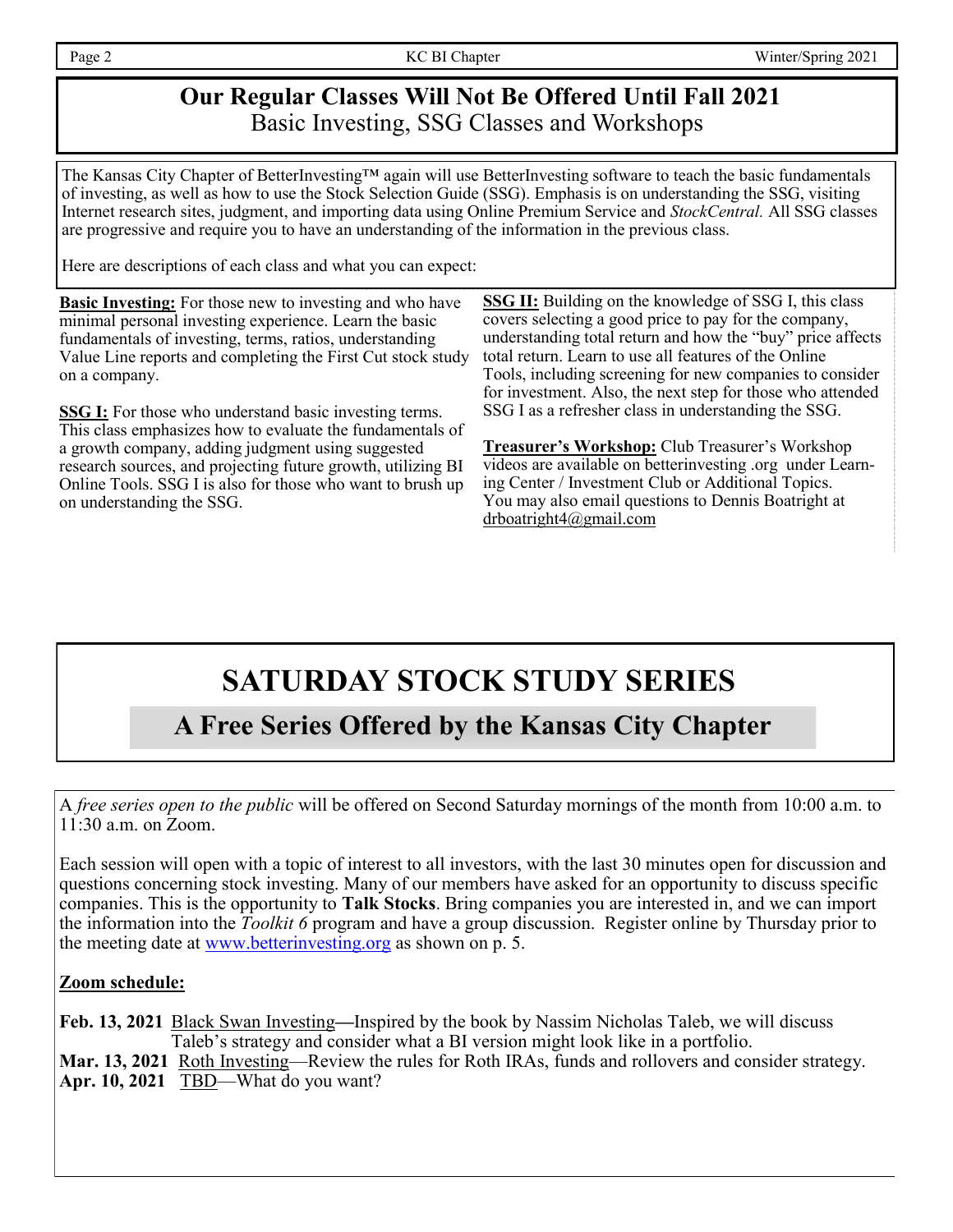#### **KC Chapter Area Programs Outside Kansas City LEAVENWORTH, KANSAS** Contact Al Mueller: alcmueller@earthlink.com Classes are scheduled from 8:30 a.m. to 12:30 p.m. at **Fort Leavenworth** in the Armed Forces Insurance Conference Room, 655 Biddle Ave. **Visitor access to Ft. Leavenworth:** Allow 10-15 minutes to process through Visitor Control Center. The VCC is located north of Metropolitan Ave. & Hwy 7/73. Driving north on 4th St./Hwy 7/73, proceed through the Metropolitan intersection and drive to check in at the station. It will take a couple minutes to run your driver's license through NCIC-III System for access; then you will return to Metropolitan; turn right/West; then next right on to Ft. Leavenworth with your authorization. **COLUMBIA, MISSOURI** Contact Hanna Klachko: hklachko@centurylink.net **ST. JOSEPH, MISSOURI** Contact Connie Rehm: c3j10r@gmail.com A feature for this area will be *free* Second Saturday educational presentations by the KC Chapter. Sessions will be held at **Rolling Hills Library**, 1904 N. Belt St., St. Joseph MO. Schedule and presentation topics can be found on p. 4. **SPRINGFIELD, MISSOURI** BetterInvesting members in the Springfield area who are interested in becoming a part of ongoing activities may contact the following: Kathy McGovern: kathymcgovern1@att.net Billie Nelson: billienelson@yahoo.com Gene Toner: gtoner60@gmail.com **Own Your Share of America** Introduction to stock investing including a review of terms and the BetterInvesting philosophy. The class will be presented twice. **April 8, 2020 6:00-7:00 PM** Brentwood Branch Library 2214 S Brentwood Blvd Springfield, MO 65804 **April 9, 2020 6:00-7:00 PM** The Library Center - Springfield-Greene County 4653 S Campbell Avenue Springfield, MO 65810 **WICHITA, KANSAS** Contact John Kimmel: johnkimmel@cox.net

#### **SEEKING BETTERINVESTING VOLUNTEERS** *in areas of Kansas*

#### **Manhattan, Hutchinson, Salina, Dodge City, and other cities in KS**

The KC Chapter of BetterInvesting includes all of Kansas and the western half of Missouri. We are seeking members who would like to serve as volunteers in their geographical areas to promote interest and investor education in a BetterInvesting community. This could include contacting new members, club visits, helping BI members access free Webinars on the BI website and utilize Online Tools and/or *Toolkit* software to complete the Stock Selection Guide (SSG). We currently have Satellite Chapters in Columbia MO, Wichita KS and Springfield MO. If you are willing to help with this or would like further information, please contact Al Mueller: alcmueller@earthlink.net

### **OPEN MODEL CLUB MEETINGS & STOCK TALK**

Open Model Club Meetings of the Kansas City Chapter offer an opportunity to observe an experienced investment club in action. The meeting is open to persons already in clubs or those wanting to join a club or get a club started. The sessions are scheduled on Monday evenings from 6:15 p.m. to 8:00 p.m. Observers will have an opportunity to see the Model Club members review the portfolio of holdings and investigate new stocks through an Industry Study. Following the meeting, observers will have an opportunity to ask questions about investment club procedures, starting a club and/or maintaining the memberships and interest in their current club. All open meetings are *free and open to the public.* Register online prior to the meeting date at [www.betterinvesting.org](http://www.betterinvesting.org/) as shown on p. 5.

> **Feb. 22, 2021** Zoom **Apr. 26, 2021** Zoom **July 26, 2021** Check for location at www.betterinvesting.org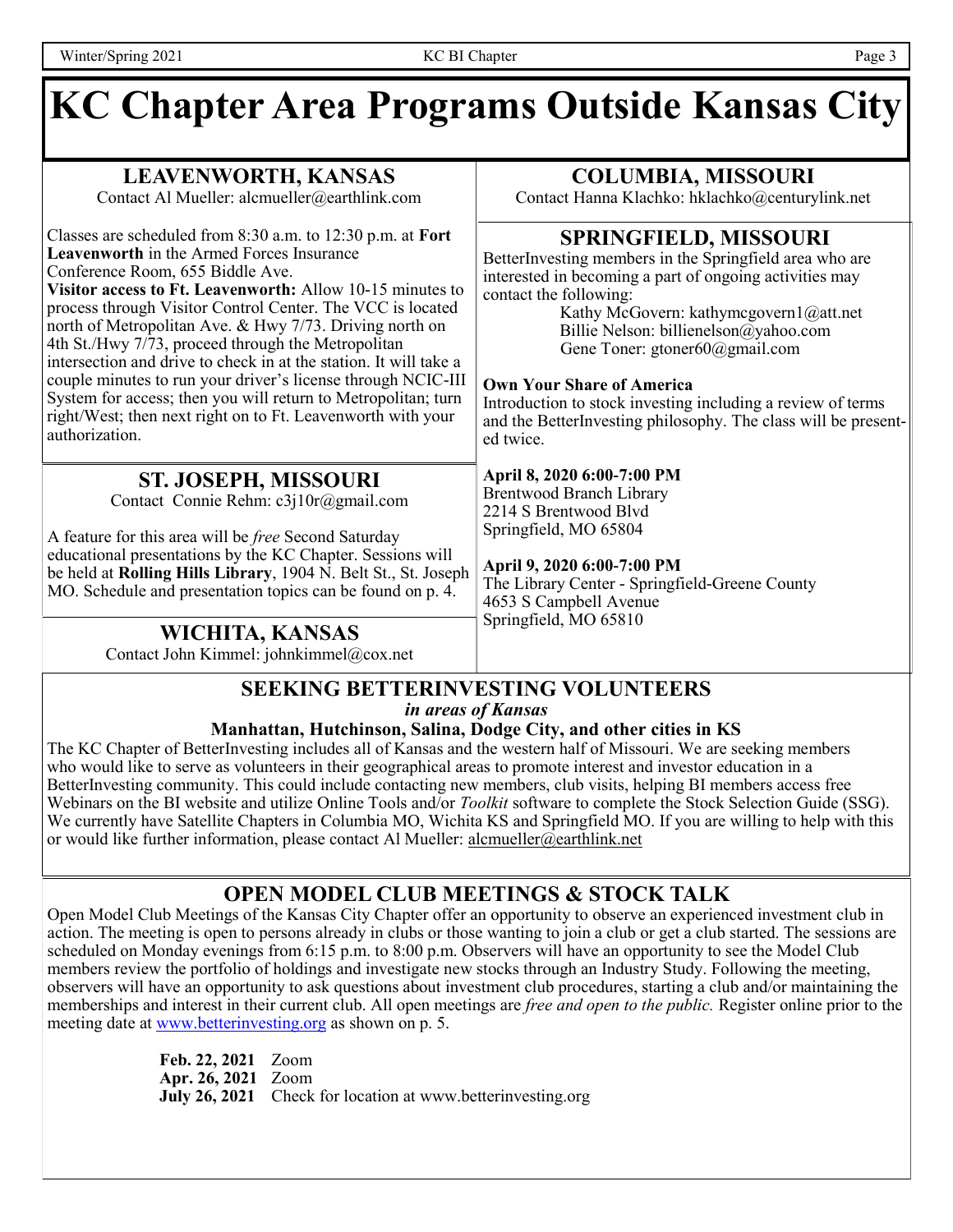#### **ARE YOU INTERESTED IN BECOMING A MEMBER OF THE KC MODEL INVESTMENT CLUB?**

The Kansas City Model Investment Club is expanding its education program to enable any BetterInvesting member to join. This is a great opportunity to learn more about investing while belonging to the club. Some of our members have been in the club for over 20 years and have a wealth of investing experience. The club follows BetterInvesting principles, and you may learn more advanced investing skills.

This is a two-year program with the option to extend. The club is accepting a maximum of two new members at this time. We ask that you attend a minimum of two club meetings before deciding to participate. Your joining is contingent upon simultaneous membership in the KC Chapter as an Associate Director.

*The KC Model Investment Club meets on the fourth Monday evening of each month, and the KC Chapter meets on the third Monday evening of each month.*

If you have an interest in or questions about becoming a member of the Kansas City Model Investment Club, contact Al Mueller by email at [alcmueller@earthlink.net](mailto:alcmueller@earthlink.net) or by phone:  $913-682-1440$ .

#### MEMBER RESPONSIBILITIES:

- 1. Maintain a current BI membership
- 2. Attend, participate regularly and make regular investments in the Model Investment Club
- 3. Own a stock analysis tool or have access to BI Online Tools
- 4. Maintain a regularly accessed email account
- 5. Participate in an industry study at least once a year
- 6. Comply with the Model Investment Club Bylaws

We look forward to hearing from you and hope you will consider this offer.

### **Visit-A-Club Program**

Would you like to learn more about participating in an investment club? This program will offer an opportunity to visit established investment clubs in your local area and to observe their application of BetterInvesting principles. The local BI website has a page of FAQs about the program. The KC Chapter is seeking BI investment clubs that are willing to hold open meetings for visitors to see your club in action. Please consider completing an application to be a part of this program. The application is available on the KC BI website. Further details will be forthcoming in the near future.

# **KC BI SPECIAL SERVICES**

Does your club need a tune-up or do you have questions about club procedures, bylaws or record keeping? Directors from the KC Chapter will visit your club at *no cost* to you to discuss such issues. Directors have a range of knowledge on investing subjects, such as PE ratios, portfolio balancing, creating a watch list, debt to equity, earnings growing faster than sales and utilizing resources on the BI website. These educational topics usually take about twenty minutes of a club meeting. Customized classes are also available for your club to teach the **Stock Selection Guide I** and **II**. The classes will use *Toolkit 6* and the Online Tools in teaching the front and back pages of the SSG. Handouts will be provided. The cost for each class is \$10 per person with a minimum of \$100. Contact a BI Director listed on p. 9 of this newsletter to schedule these services. Your club will need to secure the location and work out a mutually agreed upon time and date for the session(s).